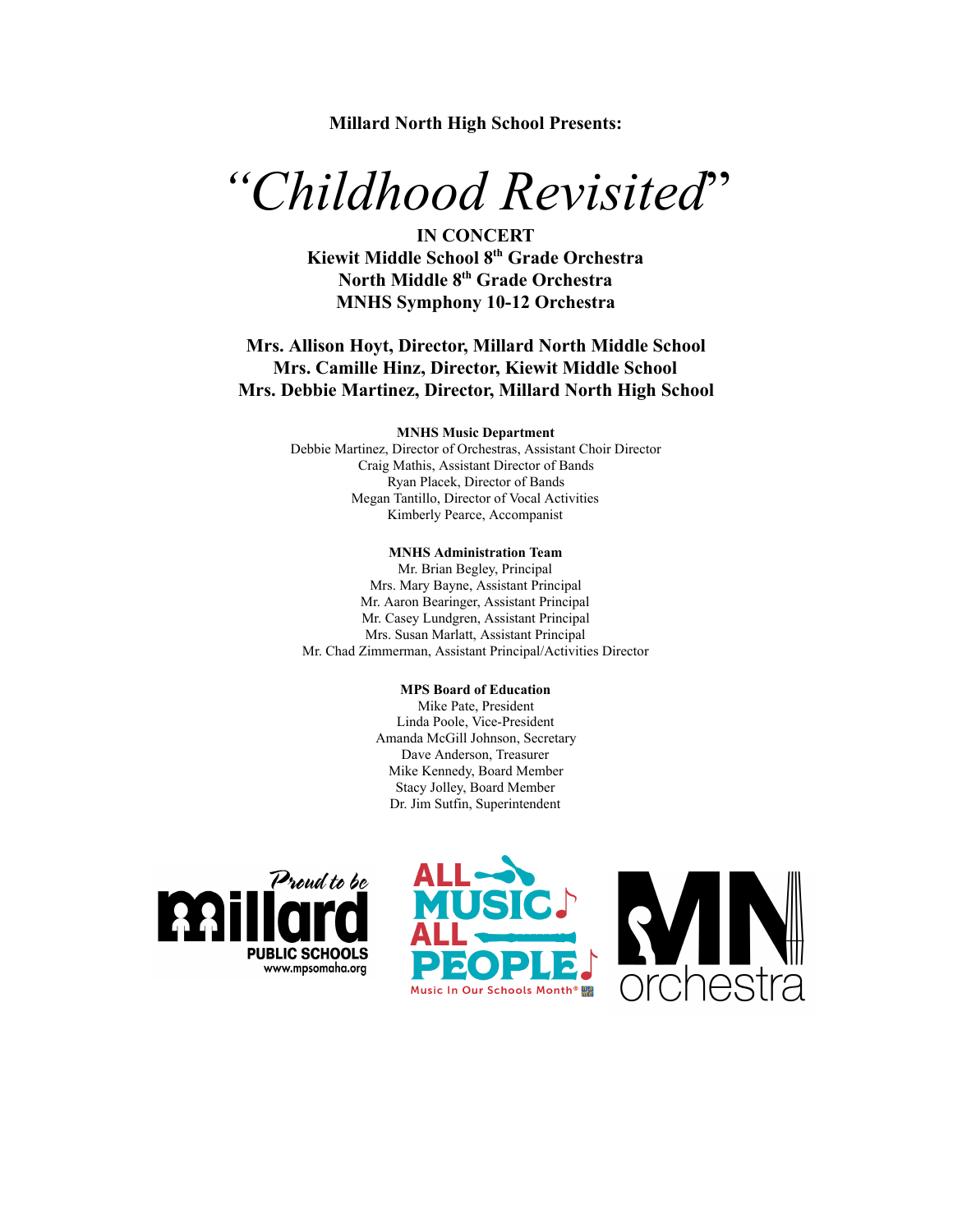### **PROGRAM**

#### Alternative Styles Ensemble

All Star Smash Mouth, arr. J. Bertelli and D. Martinez

The Devil Went Down to Georgia Charlie Daniels, arr. Debbie Martinez

# Chamber Orchestra Featuring 2019 Concerto Competition Winner Dalin Plog, horn

Combined 8-12 Symphony Orchestra

Horn Concerto in E-flat major, Op. 11 Richard Strauss I. Allegro

Lullaby William Hofeldt

The Magical World of Pixar arr. Robert Longfield

*The Big Race, Nemo Egg (Main Title), The Spirit of Adventure, The Glory Days, Ratatouille Main Theme, You've Got a Friend In Me*

Concerto Gross Robert Hirsch

*A Concerto for Three Kazoos and Orchestra* Kazoo Soloists: Lauren Qiu, Logan Dunlop, Bryce Herrington

| Date                    | <b>Time</b>  | Event                                                                        | Location               |
|-------------------------|--------------|------------------------------------------------------------------------------|------------------------|
| $3 - 16$                | All Day      | <b>UNO String Olympics</b>                                                   | <b>UNO</b>             |
| $4-9$                   | 7 PM         | MN Orchestra Concert (required for all<br>orch.students)                     | <b>MNHS</b> Auditorium |
| $4-10$ thru<br>$4 - 13$ | <b>TBD</b>   | District Music Contest (large ensemble competition<br>required for 1st hour) | Burke HS               |
| $5-4$                   | 1 PM         | MN Orch performs at Oakview (required for<br>seniors)                        | Oakview Mall           |
| 5-9                     | 5 PM         | MN Music Awards Night                                                        | Cafeteria/Auditorium   |
| $5 - 11$                | 7 AM-Noon    | ASTA Young Orch. Festival (req. $9th$ grade only)                            | Millard South HS       |
| $5 - 25$                | 5 PM         | MN Orch performs at Graduation (required for 1st<br>and 2nd hour orchestras) | Baxter Arena           |
| $7-15$ thru<br>$7 - 19$ | 6-9 PM       | MPS Summer String Studio Camp (high-school<br>level orchestra camp)          | <b>MNHS</b>            |
| March 2020              | Spring Break | MNHS Orchestra Trip!                                                         | <b>TBA</b>             |

# **UPCOMING MNHS ORCHESTRA EVENTS:**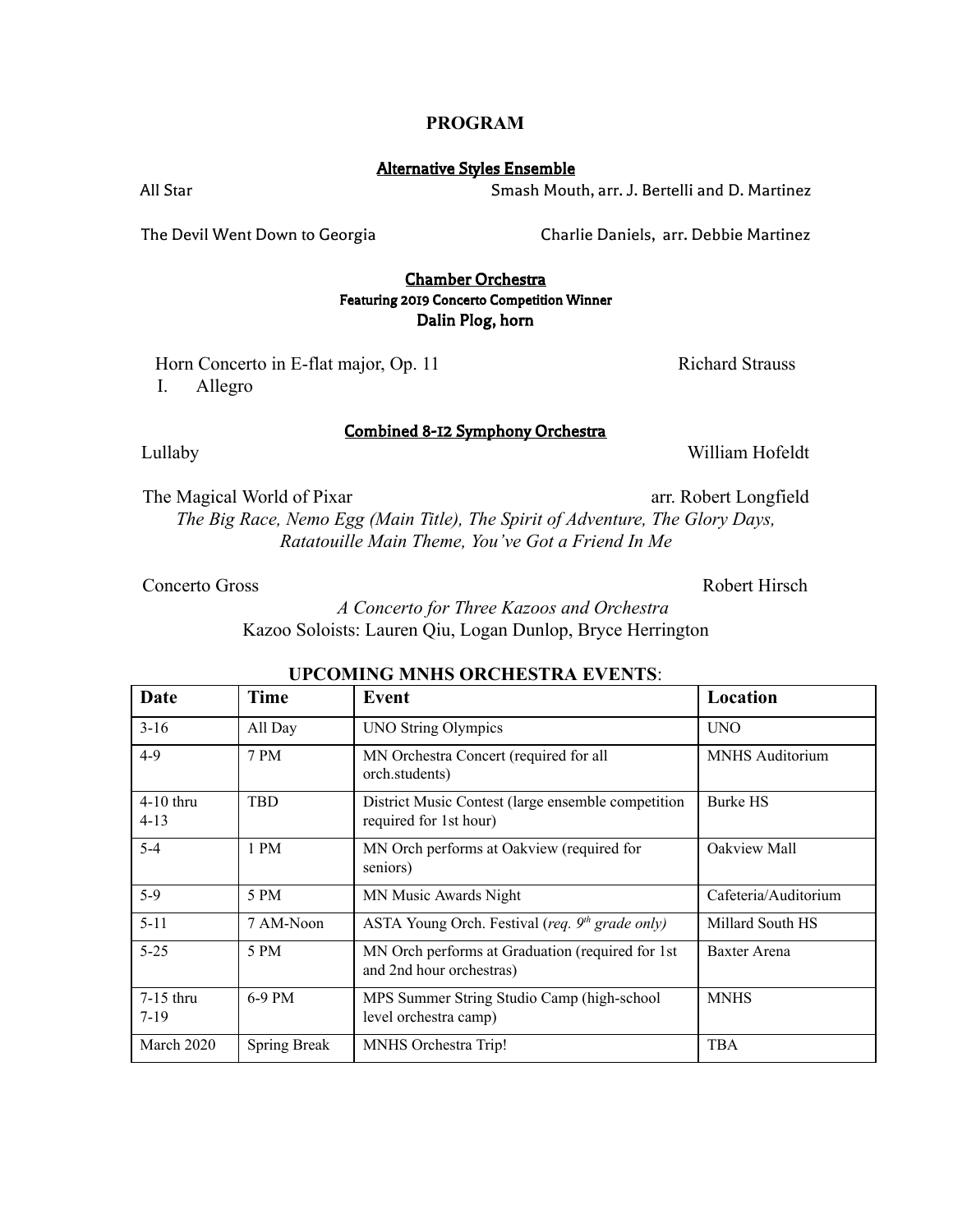# **MNHS Alternative Styles Ensemble**

Violins: Jillian Bunjer, Maya Elting, Molly Hosch-Hill, Sachi Lele, Elizabeth Nielsen, Katie Fulkerson, Arjun Ramesh, Joseph (Joey) Zhong **Violas:** Will Talbot, Ella Waters **Cellos:**  Pranavi Athota, Melody Hong, Rory Jiang **Electric Bass:** Anders Rosoy

# **Kiewit Middle School 8th Grade Orchestra**

**Violin I** Wenbo Jia Mahika Kanchanam Shiv Lele Camryn Petersen Callie Stalnaker

**Violin II** Eunice Cho Mackenzie Krenk Mathew Mitchell Jarom North Payton Stone Marjudi Willbrand

**Cello** Eshaan Giri Sam Hartman Audrey Hillestad Srila Prathivadhi Bhayankaram Anthony Shakulin

**Bass**

Conor Michaud Nate Lind

# **Viola**

Yazeed Abayazid Rocco Marcelino Libby Meade Charlie O'Neal Jerry Smith Rachel Wandrey Jade Waters

# Welcome!

We're glad you're here. We have worked hard in preparation for this performance. Out of respect for our musicians, please observe the following guidelines:

- Ringers set to silent or off
- No talking while playing
- Refrain from flash photography during performance
- If you need to leave and come back during the concert, do so in between selections.

Thank you and enjoy the show!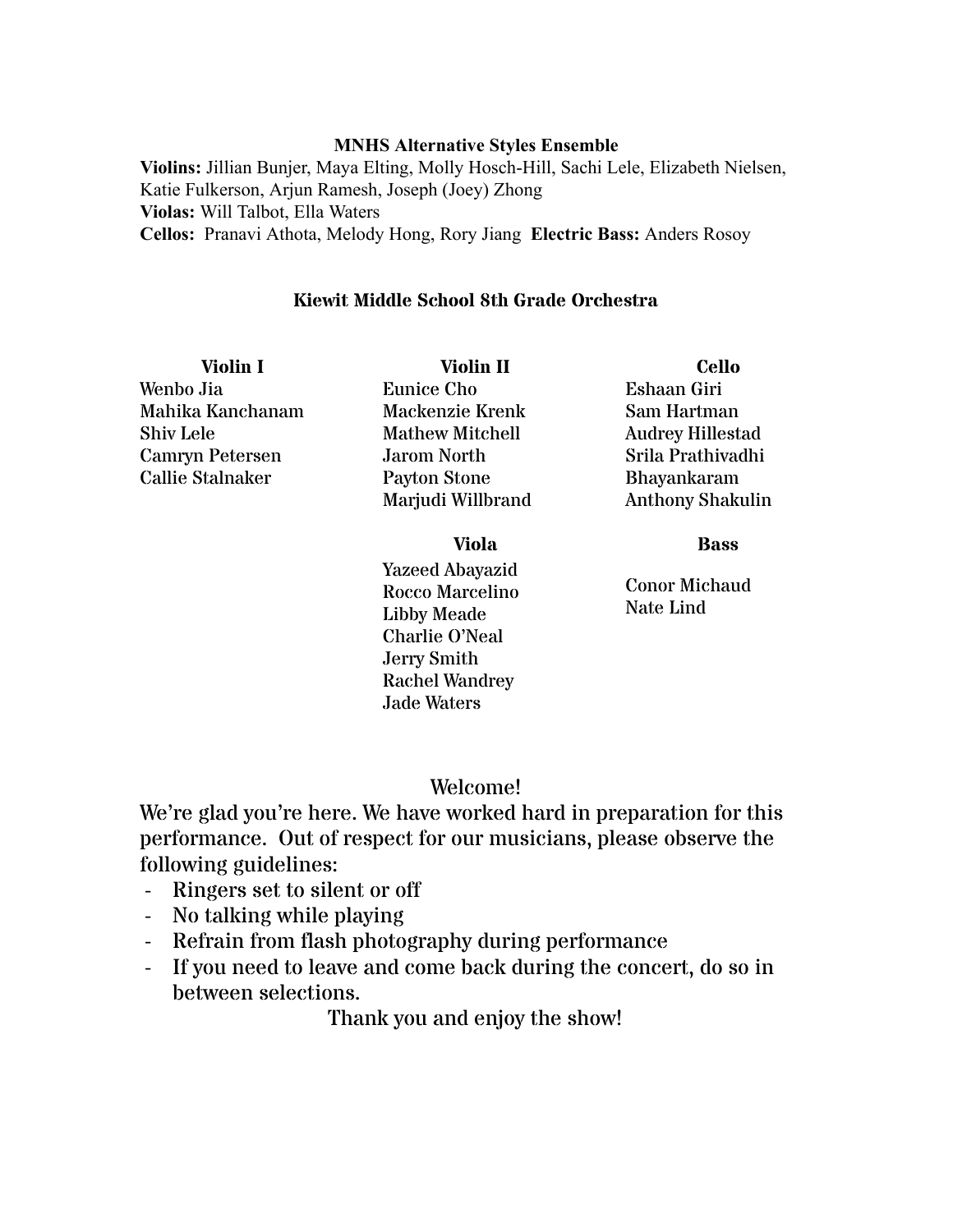# **North Middle School 8th Grade Orchestra**

| Violin I                                                                                               | Violin II                                                                                                                       | <b>Cello</b>                                                                       |
|--------------------------------------------------------------------------------------------------------|---------------------------------------------------------------------------------------------------------------------------------|------------------------------------------------------------------------------------|
| Amuda Balu                                                                                             | Teagan Berlin                                                                                                                   | Sophia Baguyos                                                                     |
| <b>Connor Johnson</b>                                                                                  | Charitha Bodepudi                                                                                                               | Evan Burns                                                                         |
| Bhavya Krishnan<br>Rachel Louthan                                                                      | Sai Gade<br>Abhi Karri                                                                                                          | Mitchell Estey                                                                     |
| Himaja Mallipudi<br><b>Lauren McMahon</b><br>Maya Morelli<br>Anisha Patchipulusu<br><b>Jolie Smith</b> | Swayam Kontamwar<br><b>Sammy Malone</b><br>Ashmitha Ramalingam<br><b>Vincent Rotolo</b><br><b>Emmalee Stout</b><br>Stephen Tran | James Flaugh<br>Matthew Lowry<br>Josanna Miklas<br>Kayla Preston<br>Jordan Russell |
| Archanaa Srinivas<br><b>Noelle Whitbeck</b><br><b>Sarah Wood</b>                                       | <b>Faith Withers</b>                                                                                                            |                                                                                    |
| Ethan Wright<br>Shruti Yadav                                                                           | <b>Viola</b><br>Emma Bockelmann<br>Kiana Davis                                                                                  | <b>Bass</b><br><b>Thomas Roth</b>                                                  |
|                                                                                                        | Rosabella Hanneman<br>Ashvin Nathan<br>Alejandro Ramirez<br><b>Maxwell Reiff</b>                                                |                                                                                    |
|                                                                                                        | <b>Brock Sass</b>                                                                                                               |                                                                                    |

*The district respectfully requests that any audio or video recording made of this performance be for personal use only and not be posted to a public website. Posting to a public website violates copyright law and the licensing agreement that covers the music contained in this performance. The District's license does not authorize the broadcasting, telecasting, or transmission or retransmission by wire, Internet, website, or other media.*

Spencer Siebe-Walles

Praneetha Thutika Lauren Vierregger

Jaylee Stark

### **Bass** oth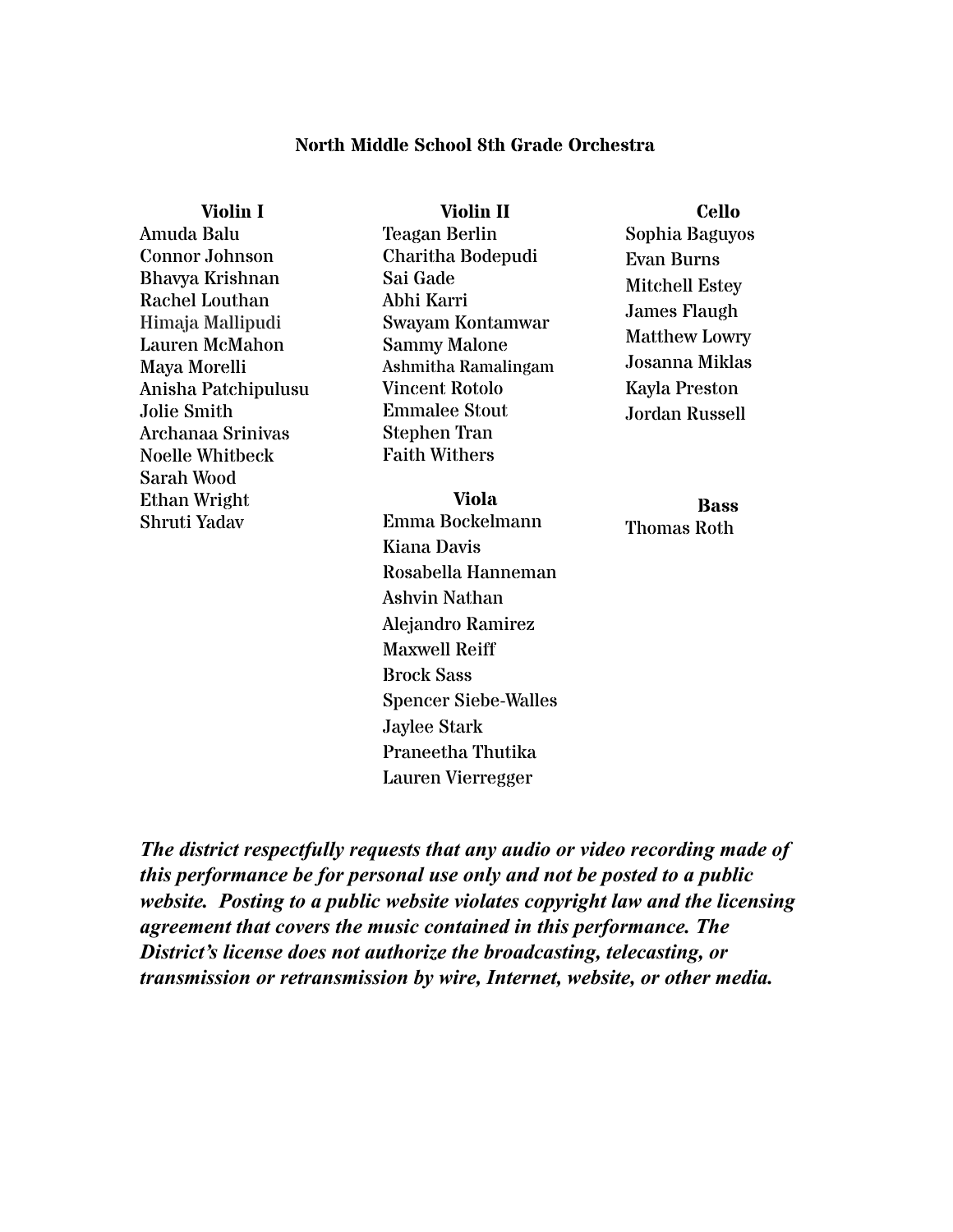#### **1 0 - 1 2 S ym p h o n y O r c h e s t r a**

#### **Vi o l i n I**

Jillian Bunjer\* Ethan Chen\* 1 Rachel Folts Danielle Glasgow Matthew Halbur\* Molly Hosch-Hill Cole Lao\* Derek Larsen Sarah Lee Mara Matache Elizabeth Nielsen\* 1 Gracie Schweers Juhi Thakker\* Olivia Twedt Elaine Whetstine Felicia Xiong Joseph Zhong

#### **B a s s**

Shanauk Datta Bryce Herrington 1 Ian Klimowicz Cooper Rohde Adam Rutherford Nicole Wandrey

#### **F l u t e**

Emma Ulrich 2 Lauren Qiu 2 Ruike Liang 2 Alice Young 2

#### **C l a r i n e t**

Lucy Peterkin 2 Caroline Mattern Justin Morrow

\* = Section Leader 1 = All State Orchestra 2 = All State Band  $3 =$  All State Choir

#### **Vi o l i n I I**

Annalisa Centi Ariana Dykhouse Brandon Gardner Liyang Guo Robyn Handley Francesca Kerkhofs Sree Kolli Rianna Kopcho Allison Louthan Ashlie Mendoza\* Brenna Monaghan Anjali Nooka Jayadeep Peddyreddy Niheala Ponnatha Kashish Poore Kenzie Spigner Shreya Yadav

# **Bass Clarinet**

Elyse Thiel

Bassoon Casper Muessigmann Ellie Siebe-Walles

#### **H o r n**

Dalin Plog 1 Abby Siebe-Walles Ian Parmley Elijah Wagoner

#### **Trumpet**

Gracie Fagan 2 Megan Townsend Piper Smith

#### **Tr o m b o n e**

Zach Krausman Christian Lund 2 E m m a H o u fe k

**Tu b a** Jacob Van Riesen

#### **Vi o l a**

Paul Bierman Gretchen Braak Moriah Friesen Davis Hill Ava Infante Michelle Kim Justin Le Cara Lund Shivani Mudhelli Jack Neville Kaedyn Niemeyer Will Talbot\* Victor Thoms\* Arya Volvoicar Ella Waters Alexa Wildy Addison Williams

#### **C e l l o**

Kaitie Beccard Anusha Deshpande Logan Dunlop\* 1 Brayden Gill AJ Newsome Carl Olson Orion Shnayder Abby Siebe-Walles Amelia Tesch Kirsten Wandrey Kelson Welker Shresht Yadav Jamie Youn\* 1

#### **Percussion**

Campbell Haasch Rebecca Liebsack Aiden Kitchen Josh Sabata